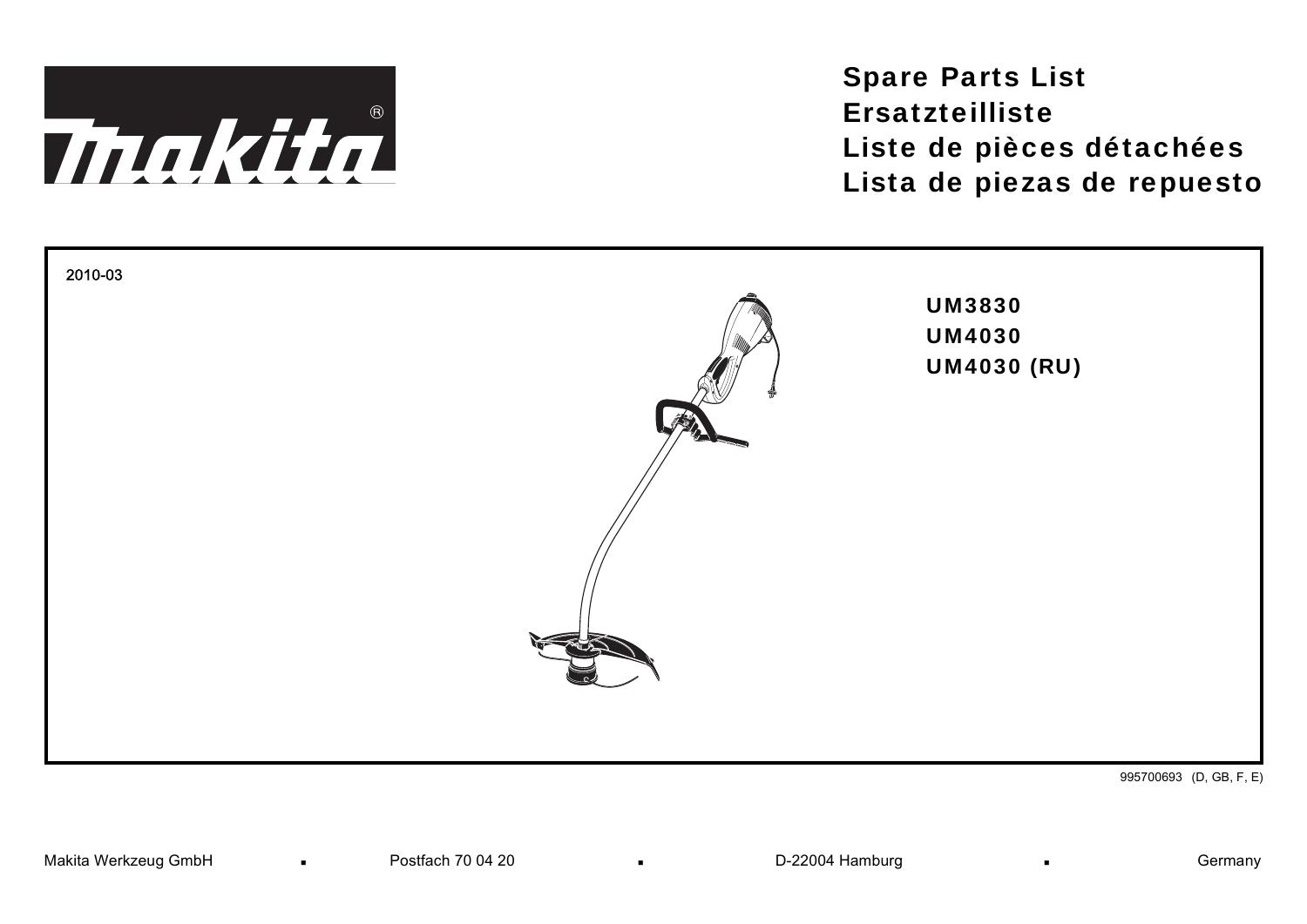| , UM4030, UM4030<br>UM3830,<br> (RU) | Motor<br>Motor<br>Moteur<br>Motor | 774 |
|--------------------------------------|-----------------------------------|-----|
|                                      |                                   |     |

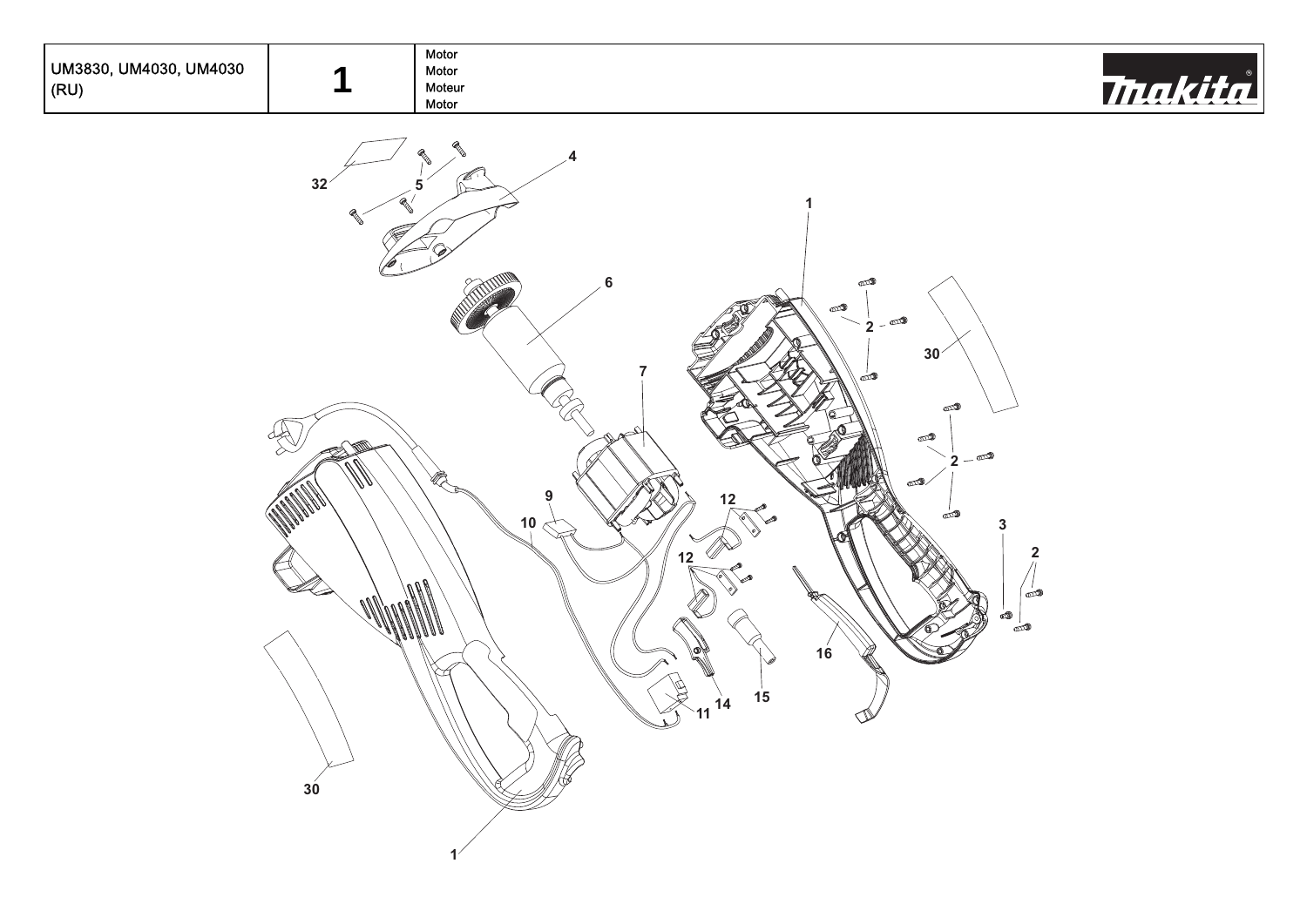|                         | (RU)           |                |                                 | UM3830, UM4030, UM4030                                                |                                  |                              | Motor<br>Motor<br>Moteur<br>Motor |                                     |                        |                         | Thakita                    |
|-------------------------|----------------|----------------|---------------------------------|-----------------------------------------------------------------------|----------------------------------|------------------------------|-----------------------------------|-------------------------------------|------------------------|-------------------------|----------------------------|
| Seite / Page            | Pos.           | <b>UM3830</b>  | $\overline{\mathbf{g}}$<br>4030 | Teil-Nr.<br>Part No.<br>No. de pièce Renseign.<br>$\leq$ No. de pieza | Hinweise<br><b>Notes</b><br>Nota | Bezeichnung                  |                                   | Spezifikation<br>Specification      | Description            | Désignation             | Denominación               |
| 1                       |                |                |                                 | 680 000 618                                                           |                                  | <b>GEHÄUSE KPL.</b>          |                                   | Pipe ø 25,4 (=> 2010-02) MOTOR CASE |                        | <b>CARTER MOTEUR</b>    | <b>CARTER MOTOR</b>        |
| $\mathbf{1}$            |                |                |                                 | 680 307 383                                                           |                                  | <b>GEHÄUSE KPL.</b>          |                                   | Pipe ø 24 (2010-03 =>)              | <b>MOTOR CASE</b>      | <b>CARTER MOTEUR</b>    | <b>CARTER MOTOR</b>        |
| $\vert 1 \vert 2 \vert$ |                |                |                                 | 11 11 680 004 700                                                     |                                  | <b>SCHRAUBE</b>              |                                   |                                     | <b>SCREW</b>           | <b>VIS</b>              | <b>TORNILLO</b>            |
| $1 \vert 3$             |                |                |                                 | 680 013 400                                                           |                                  | <b>SCHRAUBE</b>              |                                   |                                     | <b>SCREW</b>           | <b>VIS</b>              | <b>TORNILLO</b>            |
| $\mathbf{1}$            | 4              |                |                                 | 680 120 100                                                           |                                  | <b>ABDECKHAUBE</b>           |                                   |                                     | <b>BACK COVER</b>      | <b>CAPOT PROTECTEUR</b> | <b>CUBIERTA PROTECTORA</b> |
|                         | 5              | $\overline{4}$ |                                 | 4 680 053 500                                                         |                                  | <b>SCHRAUBE</b>              |                                   |                                     | <b>SCREW</b>           | <b>VIS</b>              | <b>TORNILLO</b>            |
| $\mathbf{1}$            | 6              |                |                                 | 680 000 115                                                           |                                  | <b>ROTOR KPL.</b>            |                                   |                                     | <b>ROTOR ASSY.</b>     | ROTOR CPL.              | ROTOR CPL.                 |
| $\mathbf 1$             | 6              |                |                                 | 680 000 116                                                           |                                  | <b>ROTOR KPL.</b>            |                                   |                                     | <b>ROTOR ASSY.</b>     | ROTOR CPL.              | ROTOR CPL.                 |
| 1                       | 7              |                |                                 | 680 000 916                                                           |                                  | <b>STATOR KPL.</b>           |                                   |                                     | <b>STATOR ASSY.</b>    | <b>STATOR CPL.</b>      | <b>ESTATOR CPL.</b>        |
| $\mathbf{1}$            | 7              |                |                                 | 680 000 912                                                           |                                  | <b>STATOR KPL.</b>           |                                   |                                     | <b>STATOR ASSY.</b>    | <b>STATOR CPL</b>       | <b>ESTATOR CPL.</b>        |
|                         | $\overline{9}$ |                |                                 | 680 003 900                                                           |                                  | <b>KONDENSATOR</b>           |                                   |                                     | <b>CAPACITOR</b>       | <b>CONDENSATEUR</b>     | <b>CONDENSADOR</b>         |
| $\mathbf{1}$            | 10             |                |                                 | 680 002 200                                                           |                                  | <b>KABEL MIT STECKER</b>     |                                   | leu.                                | <b>CABLE WITH PLUG</b> | CÂBLE AVEC PRISE        | <b>CABLE CON ENCHUFE</b>   |
|                         | 10             |                |                                 | 680 170 400                                                           |                                  | <b>KABEL MIT STECKER</b>     |                                   | <b>UK</b>                           | <b>CABLE WITH PLUG</b> | CÂBLE AVEC PRISE        | <b>CABLE CON ENCHUFE</b>   |
|                         | 11             |                |                                 | 680 138 300                                                           |                                  | EIN-/AUSSCHALTER             |                                   |                                     | <b>POWER SWITCH</b>    | <b>INTERRUPTEUR</b>     | <b>INTERRUPTOR</b>         |
|                         | 12             | 2              |                                 | 2 680 000 703                                                         |                                  | KOHLEBÜRSTE (2 STCK.)        |                                   |                                     | CARBON BRUSH (2 PCS.)  | JEU DE BALAIS (2 PIÈ.)  | ESCOB. DE CARB. (2 PZS.)   |
| $\mathbf{1}$            | 14             |                |                                 | 680 120 300                                                           |                                  | <b>AUSLÖSER</b>              |                                   |                                     | <b>TRIGGER</b>         | DÉCLIC                  | <b>GATILLO</b>             |
| $\mathbf{1}$            | 15             |                |                                 | 680 000 204                                                           |                                  | VERBINDUNGSSTÜCK             |                                   |                                     | <b>JOINT</b>           | <b>RACCORD</b>          | <b>RACOR</b>               |
|                         | 16             |                |                                 | 680 120 200                                                           |                                  | <b>SICHERHEITSSPERRTASTE</b> |                                   |                                     | <b>CATCH LEVER</b>     | LEVIER DE VERROUILLAGE  | PALANCA TRINCADA           |
|                         | 30             | 2              |                                 | 2 680 120 700                                                         |                                  | <b>SCHILD</b>                |                                   |                                     | LABEL                  | PLAQUE                  | CALCOMANIA                 |
|                         | 32             |                |                                 | 680 167 200                                                           |                                  | <b>SCHILD</b>                |                                   |                                     | LABEL                  | <b>PLAQUE</b>           | CALCOMANIA                 |
| 1                       | 32             |                |                                 | 680 143 600                                                           |                                  | <b>SCHILD</b>                |                                   |                                     | LABEL                  | PLAQUE                  | <b>CALCOMANIA</b>          |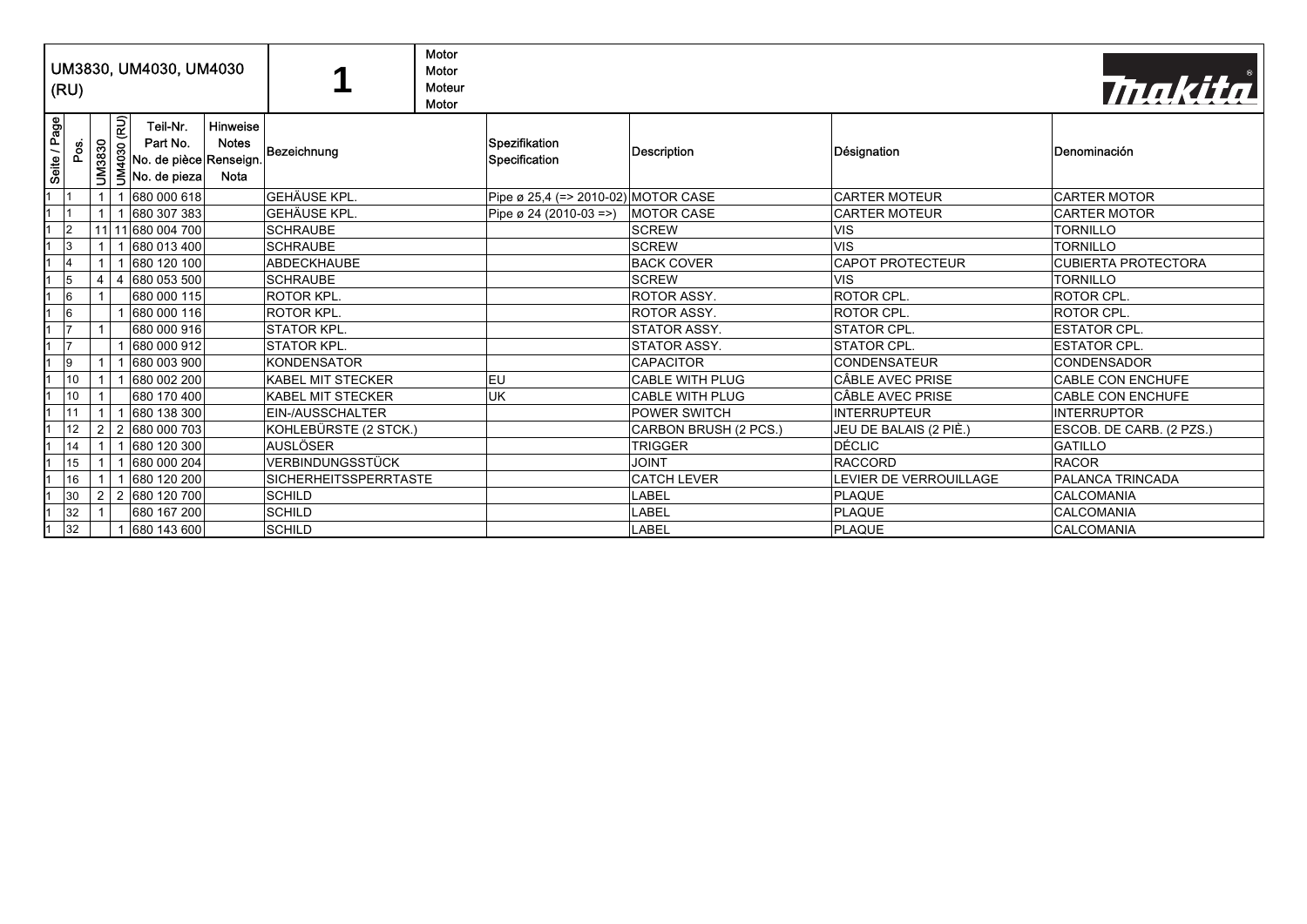| UM3830, UM4030, UM4030<br>(RU) | Motor<br>Motor<br>Moteur<br>Motor | $\overline{A}$<br>. |
|--------------------------------|-----------------------------------|---------------------|
|                                |                                   |                     |

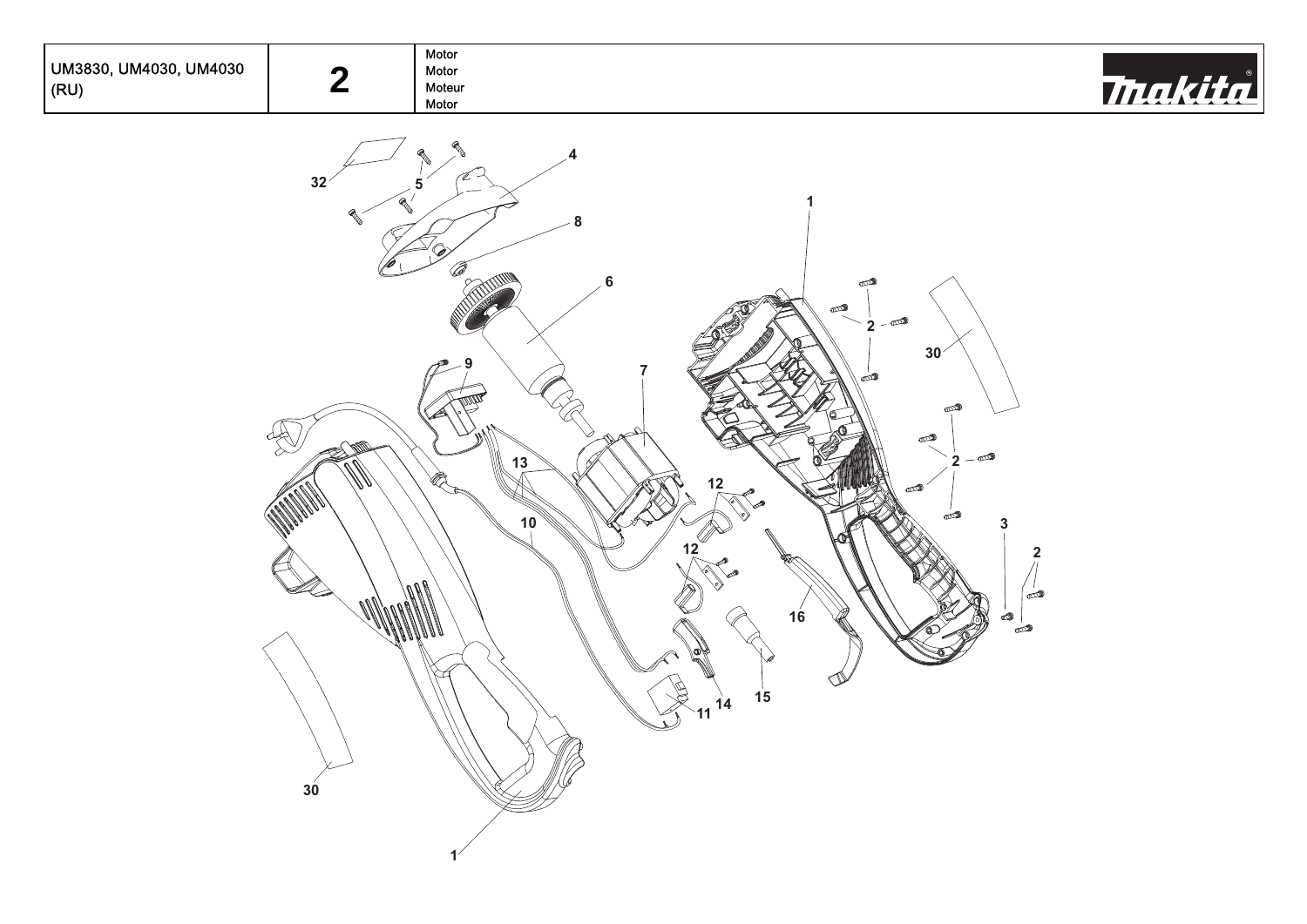| (RU)                 |      |                | UM3830, UM4030, UM4030                                         |                                         | 2                            | Motor<br>Motor<br>Moteur<br>Motor |                                     |                        |                                | Thakital                     |
|----------------------|------|----------------|----------------------------------------------------------------|-----------------------------------------|------------------------------|-----------------------------------|-------------------------------------|------------------------|--------------------------------|------------------------------|
| Seite / Page         | Pos. | <b>UM4030</b>  | Teil-Nr.<br>Part No.<br>No. de pièce Renseign.<br>No. de pieza | Hinweise<br><b>Notes</b><br><b>Nota</b> | Bezeichnung                  |                                   | Spezifikation<br>Specification      | Description            | Désignation                    | Denominación                 |
| $\overline{2}$       |      |                | 680 000 618                                                    |                                         | <b>GEHÄUSE KPL.</b>          |                                   | Pipe ø 25,4 (=> 2010-02) MOTOR CASE |                        | <b>CARTER MOTEUR</b>           | <b>CARTER MOTOR</b>          |
| $\overline{a}$       |      |                | 680 307 383                                                    |                                         | <b>GEHÄUSE KPL.</b>          |                                   | Pipe ø 24 (2010-03 =>)              | <b>MOTOR CASE</b>      | <b>CARTER MOTEUR</b>           | <b>CARTER MOTOR</b>          |
| $\overline{a}$       |      |                | 11 680 004 700                                                 |                                         | <b>SCHRAUBE</b>              |                                   |                                     | <b>SCREW</b>           | <b>VIS</b>                     | <b>TORNILLO</b>              |
| $\overline{a}$<br>13 |      |                | 680 013 400                                                    |                                         | <b>SCHRAUBE</b>              |                                   |                                     | <b>SCREW</b>           | <b>VIS</b>                     | <b>TORNILLO</b>              |
| $\overline{a}$       |      |                | 680 120 100                                                    |                                         | <b>ABDECKHAUBE</b>           |                                   |                                     | <b>BACK COVER</b>      | <b>CAPOT PROTECTEUR</b>        | <b>CUBIERTA PROTECTORA</b>   |
| $\overline{a}$<br>15 |      |                | 680 053 500                                                    |                                         | <b>SCHRAUBE</b>              |                                   |                                     | <b>SCREW</b>           | <b>VIS</b>                     | <b>TORNILLO</b>              |
| $\overline{a}$<br>16 |      |                | 680 000 112                                                    |                                         | <b>ROTOR KPL.</b>            |                                   |                                     | <b>ROTOR ASSY.</b>     | ROTOR CPL.                     | <b>ROTOR CPL.</b>            |
| $\overline{a}$       |      |                | 680 000 912                                                    |                                         | <b>STATOR KPL.</b>           |                                   |                                     | <b>STATOR ASSY.</b>    | <b>STATOR CPL.</b>             | <b>ESTATOR CPL.</b>          |
| $\overline{2}$<br>18 |      |                | 686 160 500                                                    |                                         | <b>IMPULSGEBER</b>           |                                   |                                     | <b>PULSE GENERATOR</b> | <b>GÉNÉRATEUR D'IMPULSIONS</b> | <b>GENERADOR DE IMPULSOS</b> |
| $\overline{2}$<br>19 |      |                | 680 132 100                                                    |                                         | <b>ELEKTRONIKMODUL</b>       |                                   |                                     | ELECTRONIC MODULE      | MODULE ÉLECTRONIQUE            | <b>IELECTRÓNICA</b>          |
| $\overline{a}$       | 10   |                | 680 002 200                                                    |                                         | <b>KABEL MIT STECKER</b>     |                                   | <b>EU</b>                           | <b>CABLE WITH PLUG</b> | <b>CÂBLE AVEC PRISE</b>        | <b>CABLE CON ENCHUFE</b>     |
| $\overline{a}$       | 11   |                | 680 138 300                                                    |                                         | EIN-/AUSSCHALTER             |                                   |                                     | <b>POWER SWITCH</b>    | <b>INTERRUPTEUR</b>            | <b>INTERRUPTOR</b>           |
| $\overline{a}$       | 12   |                | 680 000 703                                                    |                                         | KOHLEBÜRSTE (2 STCK.)        |                                   |                                     | CARBON BRUSH (2 PCS.)  | JEU DE BALAIS (2 PIÈ.)         | ESCOB. DE CARB. (2 PZS.)     |
| $\overline{2}$       | 13   |                | 680 000 405                                                    |                                         | <b>KABELSATZ</b>             |                                   |                                     | <b>SET OF WIRES</b>    | JEU DE CÂBLES                  | <b>JUEGO DE CABLES</b>       |
| $\overline{a}$       | 14   |                | 680 120 300                                                    |                                         | <b>AUSLÖSER</b>              |                                   |                                     | <b>TRIGGER</b>         | <b>DÉCLIC</b>                  | <b>GATILLO</b>               |
| $\overline{2}$       | 15   |                | 680 000 204                                                    |                                         | VERBINDUNGSSTÜCK             |                                   |                                     | <b>JOINT</b>           | <b>RACCORD</b>                 | <b>RACOR</b>                 |
| $\overline{2}$       | 16   |                | 680 120 200                                                    |                                         | <b>SICHERHEITSSPERRTASTE</b> |                                   |                                     | <b>CATCH LEVER</b>     | LEVIER DE VERROUILLAGE         | PALANCA TRINCADA             |
| $\overline{a}$       | 30   | $\overline{2}$ | 680 120 700                                                    |                                         | SCHILD                       |                                   |                                     | LABEL                  | <b>PLAQUE</b>                  | <b>CALCOMANIA</b>            |
| $\overline{a}$       | 32   |                | 1 680 143 600                                                  |                                         | <b>SCHILD</b>                |                                   |                                     | LABEL                  | PLAQUE                         | <b>CALCOMANIA</b>            |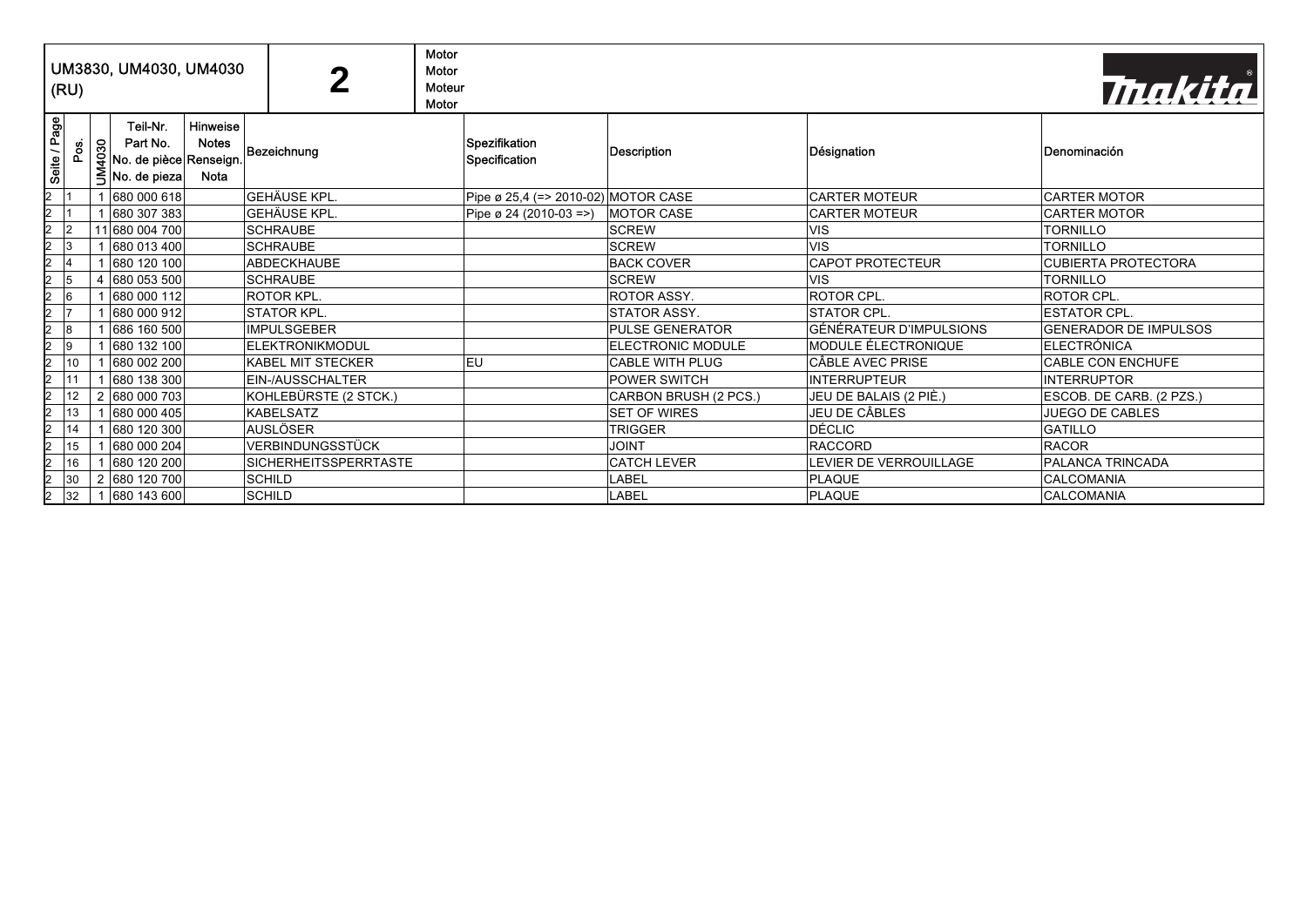| UM3830, UM4030, UM4030<br>(RU) | 3                                                                     | Schaftrohr, Schutzhaube<br>Main pipe, protection hood<br>Tube principal, capot de protection<br>Tubo principal, cubierta protectora |                                     |                                        | <i><b>Thakita</b></i> |
|--------------------------------|-----------------------------------------------------------------------|-------------------------------------------------------------------------------------------------------------------------------------|-------------------------------------|----------------------------------------|-----------------------|
| $17\,$<br>$18$                 |                                                                       | $\mathscr{O}_{\!\!\mathscr{D}}$<br>29<br>33                                                                                         |                                     |                                        |                       |
| 20                             | $28 \cdot$<br>21<br>$\overline{\mathcal{P}}$<br>$- 0$<br>$\sim$<br>J. | 19<br>22<br>23<br>24<br>25<br>26                                                                                                    | 27<br>43<br>$-42$<br>Ω-<br>44<br>40 | 45<br>$-46$<br>47<br>48<br>49<br>$-50$ |                       |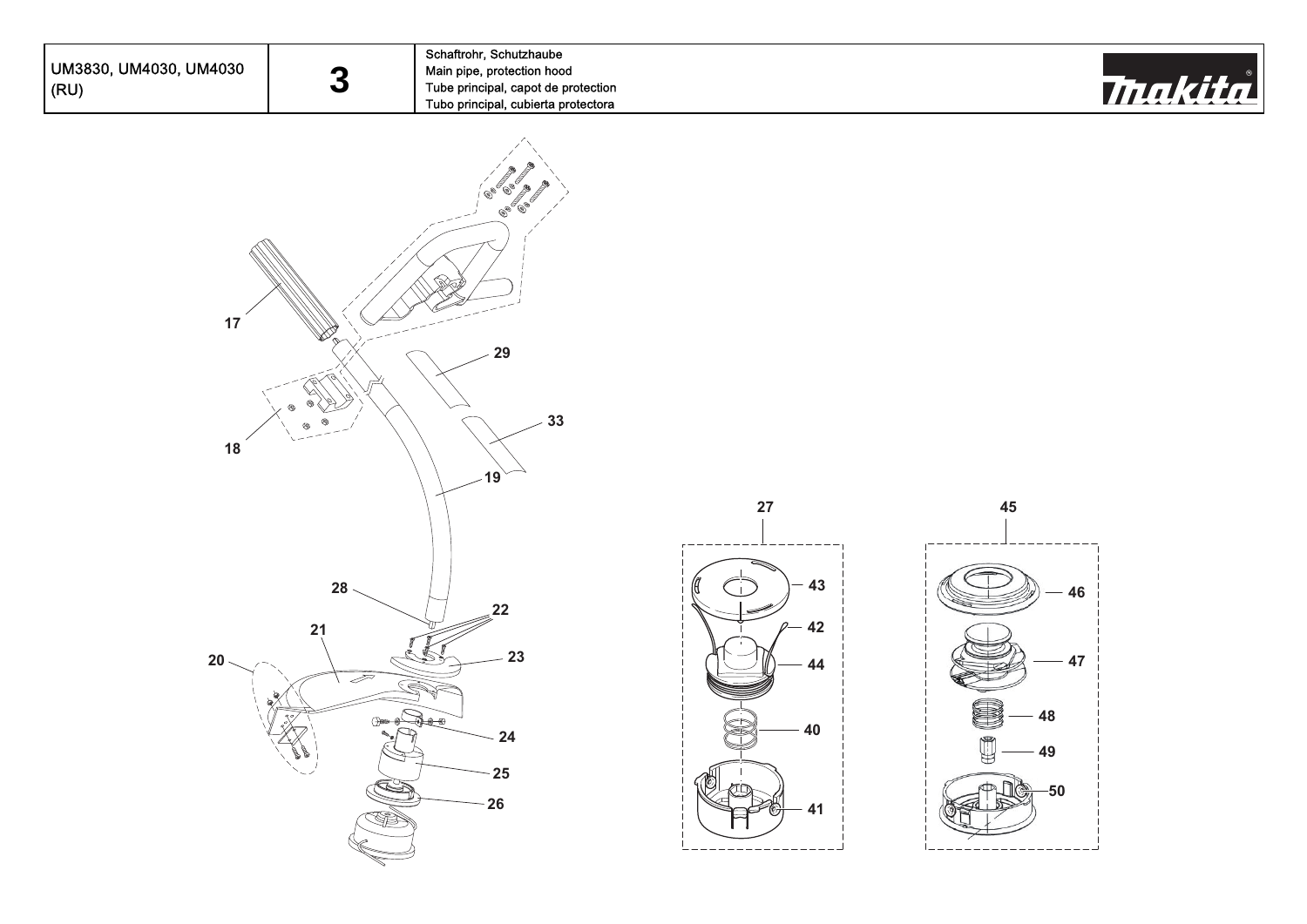|                                                                                                                                                                                                                                                                                                          |                                                                                                                                                                                                                                                                                    |                                                                                                                                                                                                                                             |                                                      | Schaftrohr, Schutzhaube                                                                                                                                                                                                                  |              |                                                                                                                                                                                                                     |                                             |                                                  |                                                          |                                                      |
|----------------------------------------------------------------------------------------------------------------------------------------------------------------------------------------------------------------------------------------------------------------------------------------------------------|------------------------------------------------------------------------------------------------------------------------------------------------------------------------------------------------------------------------------------------------------------------------------------|---------------------------------------------------------------------------------------------------------------------------------------------------------------------------------------------------------------------------------------------|------------------------------------------------------|------------------------------------------------------------------------------------------------------------------------------------------------------------------------------------------------------------------------------------------|--------------|---------------------------------------------------------------------------------------------------------------------------------------------------------------------------------------------------------------------|---------------------------------------------|--------------------------------------------------|----------------------------------------------------------|------------------------------------------------------|
|                                                                                                                                                                                                                                                                                                          |                                                                                                                                                                                                                                                                                    |                                                                                                                                                                                                                                             | UM3830, UM4030, UM4030<br>Main pipe, protection hood |                                                                                                                                                                                                                                          |              |                                                                                                                                                                                                                     |                                             |                                                  |                                                          |                                                      |
| Thakita                                                                                                                                                                                                                                                                                                  |                                                                                                                                                                                                                                                                                    |                                                                                                                                                                                                                                             | Tube principal, capot de protection                  | 3                                                                                                                                                                                                                                        |              |                                                                                                                                                                                                                     |                                             |                                                  | (RU)                                                     |                                                      |
|                                                                                                                                                                                                                                                                                                          |                                                                                                                                                                                                                                                                                    |                                                                                                                                                                                                                                             | Tubo principal, cubierta protectora                  |                                                                                                                                                                                                                                          |              |                                                                                                                                                                                                                     |                                             |                                                  |                                                          |                                                      |
|                                                                                                                                                                                                                                                                                                          |                                                                                                                                                                                                                                                                                    |                                                                                                                                                                                                                                             |                                                      |                                                                                                                                                                                                                                          | Hinweise     | Teil-Nr.                                                                                                                                                                                                            |                                             |                                                  |                                                          |                                                      |
|                                                                                                                                                                                                                                                                                                          |                                                                                                                                                                                                                                                                                    |                                                                                                                                                                                                                                             | Spezifikation                                        |                                                                                                                                                                                                                                          | <b>Notes</b> | Part No.                                                                                                                                                                                                            |                                             |                                                  |                                                          |                                                      |
| Denominación                                                                                                                                                                                                                                                                                             | Désignation                                                                                                                                                                                                                                                                        | Description                                                                                                                                                                                                                                 | Specification                                        | Bezeichnung                                                                                                                                                                                                                              |              | No. de pièce Renseign.                                                                                                                                                                                              |                                             |                                                  | Pos.                                                     |                                                      |
|                                                                                                                                                                                                                                                                                                          |                                                                                                                                                                                                                                                                                    |                                                                                                                                                                                                                                             |                                                      |                                                                                                                                                                                                                                          | <b>Nota</b>  | No. de pieza                                                                                                                                                                                                        | UM4030 (RU)<br><b>UM4030</b>                | <b>UM3830</b>                                    |                                                          | Seite / Page                                         |
|                                                                                                                                                                                                                                                                                                          |                                                                                                                                                                                                                                                                                    |                                                                                                                                                                                                                                             |                                                      |                                                                                                                                                                                                                                          |              |                                                                                                                                                                                                                     |                                             |                                                  |                                                          |                                                      |
| <b>MANGO</b>                                                                                                                                                                                                                                                                                             | POIGNÉE                                                                                                                                                                                                                                                                            |                                                                                                                                                                                                                                             | Pipe ø 25,4 (=> 2010-02) HANDLE                      | <b>HANDGRIFF</b>                                                                                                                                                                                                                         |              | 680 120 400                                                                                                                                                                                                         | $\mathbf{1}$                                |                                                  | 17                                                       | 3                                                    |
| <b>MANGO</b>                                                                                                                                                                                                                                                                                             | POIGNÉE                                                                                                                                                                                                                                                                            | <b>HANDLE</b>                                                                                                                                                                                                                               | Pipe ø 24 (2010-03 =>)                               | <b>HANDGRIFF</b>                                                                                                                                                                                                                         |              | 680 020 480                                                                                                                                                                                                         | $1 \mid 1$                                  | $\overline{1}$                                   | 17                                                       | 3                                                    |
| MANGO CPL.                                                                                                                                                                                                                                                                                               | POIGNÉE CPL.                                                                                                                                                                                                                                                                       | HANDLE CPL.                                                                                                                                                                                                                                 |                                                      | <b>HANDGRIFF KPL.</b>                                                                                                                                                                                                                    |              | 680 002 005                                                                                                                                                                                                         | 1 <sup>1</sup><br>-1                        | -1                                               | 18                                                       | 3                                                    |
| <b>TUBO PRINCIPAL</b>                                                                                                                                                                                                                                                                                    | <b>TUBE PRINCIPAL</b>                                                                                                                                                                                                                                                              |                                                                                                                                                                                                                                             | Pipe ø 25,4 (=> 2010-02) MAIN PIPE                   | <b>SCHAFTROHR GEBOGEN</b>                                                                                                                                                                                                                |              | 680 001 027                                                                                                                                                                                                         | $\mathbf{1}$                                |                                                  | 19                                                       | 3                                                    |
| <b>TUBO PRINCIPAL</b>                                                                                                                                                                                                                                                                                    | <b>TUBE PRINCIPAL</b>                                                                                                                                                                                                                                                              |                                                                                                                                                                                                                                             | Pipe ø 25,4 (=> 2010-02) MAIN PIPE                   | <b>SCHAFTROHR GEBOGEN</b>                                                                                                                                                                                                                |              | 680 001 030                                                                                                                                                                                                         |                                             |                                                  | 19                                                       | 3                                                    |
| <b>TUBO PRINCIPAL</b>                                                                                                                                                                                                                                                                                    | <b>TUBE PRINCIPAL</b>                                                                                                                                                                                                                                                              | <b>MAIN PIPE</b>                                                                                                                                                                                                                            | Pipe ø 24 (2010-03 =>)                               | <b>SCHAFTROHR GEBOGEN</b>                                                                                                                                                                                                                |              | 680 020 550                                                                                                                                                                                                         | 1 <sup>1</sup><br>-1                        |                                                  | 19                                                       | 3                                                    |
| CUCHILLA DE HILOS CPL.                                                                                                                                                                                                                                                                                   | COUTEAU DE FIL CPL.                                                                                                                                                                                                                                                                | LINE CUTTER CPL.                                                                                                                                                                                                                            |                                                      | <b>FADENMESSER KPL.</b>                                                                                                                                                                                                                  |              | 680 005 204                                                                                                                                                                                                         | 1<br>$\overline{1}$                         |                                                  | 20                                                       | 3                                                    |
|                                                                                                                                                                                                                                                                                                          |                                                                                                                                                                                                                                                                                    |                                                                                                                                                                                                                                             |                                                      |                                                                                                                                                                                                                                          |              |                                                                                                                                                                                                                     | $1 \mid 1$                                  | $\mathbf{1}$                                     | 21                                                       | 3                                                    |
| <b>TORNILLO</b>                                                                                                                                                                                                                                                                                          | <b>VIS</b>                                                                                                                                                                                                                                                                         | <b>SCREW</b>                                                                                                                                                                                                                                |                                                      | <b>SCHRAUBE</b>                                                                                                                                                                                                                          |              | 680 122 700                                                                                                                                                                                                         | $4 \mid 4$                                  | $\overline{4}$                                   | 22                                                       | 3                                                    |
|                                                                                                                                                                                                                                                                                                          | <b>BANDE DE PROTECTION</b>                                                                                                                                                                                                                                                         |                                                                                                                                                                                                                                             |                                                      | <b>SCHUTZLEISTE</b>                                                                                                                                                                                                                      |              | 680 171 100                                                                                                                                                                                                         | 1 <sup>1</sup><br>$\mathbf{1}$              |                                                  | 23                                                       |                                                      |
| ABRAZADERA                                                                                                                                                                                                                                                                                               | <b>BRIDE DE SERRAGE</b>                                                                                                                                                                                                                                                            | <b>CLAMPING RING</b>                                                                                                                                                                                                                        |                                                      | SPANNSCHELLE                                                                                                                                                                                                                             |              | 680 001 803                                                                                                                                                                                                         | 1 <sup>1</sup><br>-1                        |                                                  | 24                                                       | 3                                                    |
| CAJA DEL COJINETE                                                                                                                                                                                                                                                                                        | <b>CARTER DE ROULEMENT</b>                                                                                                                                                                                                                                                         |                                                                                                                                                                                                                                             | Pipe ø 25,4 (=> 2010-02) GEAR HOUSING                | LAGERGEHÄUSE                                                                                                                                                                                                                             |              | 680 001 705                                                                                                                                                                                                         | $1 \mid 1$                                  |                                                  | 25                                                       | 3                                                    |
| CAJA DEL COJINETE                                                                                                                                                                                                                                                                                        | <b>CARTER DE ROULEMENT</b>                                                                                                                                                                                                                                                         | <b>GEAR HOUSING</b>                                                                                                                                                                                                                         | Pipe ø 24 (2010-03 =>)                               | LAGERGEHÄUSE                                                                                                                                                                                                                             |              | 680 020 490                                                                                                                                                                                                         | 1 <sup>1</sup><br>$\overline{1}$            |                                                  | 25                                                       | 3                                                    |
| <b>TAPA PROTECTORA</b>                                                                                                                                                                                                                                                                                   | CAPOT DE PROTECTION                                                                                                                                                                                                                                                                | <b>WINDING PREVENTER</b>                                                                                                                                                                                                                    |                                                      | <b>WICKELSCHUTZ</b>                                                                                                                                                                                                                      |              | 680 119 900                                                                                                                                                                                                         | $1 \mid 1$                                  | $\mathbf{1}$                                     | 26                                                       | 3                                                    |
| CABEZAL DE 2 HILOS DE NILÓN                                                                                                                                                                                                                                                                              | <b>TÊTE À 2 FILS DE NYLON</b>                                                                                                                                                                                                                                                      | DUAL LINE TRIMMING HEAD                                                                                                                                                                                                                     | tap&go (ø2,0mm)                                      | 2-FADENKOPF                                                                                                                                                                                                                              |              | 369 224 101                                                                                                                                                                                                         | $1 \mid 1$                                  | $\overline{1}$                                   | 27                                                       | 3                                                    |
| ARBOL DE TRANSMISIÓN                                                                                                                                                                                                                                                                                     | <b>ARBRE DE TRANSMISSION</b>                                                                                                                                                                                                                                                       | <b>TRANSMISSION SHAFT</b>                                                                                                                                                                                                                   |                                                      | FLEXWELLE                                                                                                                                                                                                                                |              | 1 680 001 115                                                                                                                                                                                                       |                                             |                                                  | 28                                                       | 3                                                    |
| ARBOL DE TRANSMISIÓN                                                                                                                                                                                                                                                                                     | <b>ARBRE DE TRANSMISSION</b>                                                                                                                                                                                                                                                       | TRANSMISSION SHAFT                                                                                                                                                                                                                          |                                                      | <b>FLEXWELLE</b>                                                                                                                                                                                                                         |              | 680 001 116                                                                                                                                                                                                         |                                             |                                                  | 28                                                       | 3                                                    |
| CALCOMANIA                                                                                                                                                                                                                                                                                               | <b>PLAQUE</b>                                                                                                                                                                                                                                                                      | LABEL                                                                                                                                                                                                                                       |                                                      | <b>SCHILD</b>                                                                                                                                                                                                                            |              | 680 120 600                                                                                                                                                                                                         | $1 \vert 1$                                 |                                                  | 29                                                       | 3                                                    |
| CALCOMANIA                                                                                                                                                                                                                                                                                               | PLAQUE                                                                                                                                                                                                                                                                             | SAFETY LABEL                                                                                                                                                                                                                                |                                                      | <b>SICHERHEITSAUFKLEBER</b>                                                                                                                                                                                                              |              | 680 144 000                                                                                                                                                                                                         | $\mathbf{1}$                                |                                                  | 33                                                       | 3                                                    |
| CALCOMANIA                                                                                                                                                                                                                                                                                               | <b>PLAQUE</b>                                                                                                                                                                                                                                                                      | <b>SAFETY LABEL</b>                                                                                                                                                                                                                         |                                                      | <b>SICHERHEITSAUFKLEBER</b>                                                                                                                                                                                                              |              | 680 144 090                                                                                                                                                                                                         | $\mathbf{1}$                                |                                                  | 33                                                       | 3                                                    |
|                                                                                                                                                                                                                                                                                                          |                                                                                                                                                                                                                                                                                    |                                                                                                                                                                                                                                             |                                                      |                                                                                                                                                                                                                                          |              |                                                                                                                                                                                                                     |                                             | $\overline{1}$                                   | 40                                                       | 3                                                    |
|                                                                                                                                                                                                                                                                                                          |                                                                                                                                                                                                                                                                                    |                                                                                                                                                                                                                                             |                                                      |                                                                                                                                                                                                                                          |              |                                                                                                                                                                                                                     |                                             |                                                  | 41                                                       | 3                                                    |
|                                                                                                                                                                                                                                                                                                          |                                                                                                                                                                                                                                                                                    |                                                                                                                                                                                                                                             |                                                      |                                                                                                                                                                                                                                          |              |                                                                                                                                                                                                                     | $1 \mid 1$                                  |                                                  |                                                          |                                                      |
|                                                                                                                                                                                                                                                                                                          |                                                                                                                                                                                                                                                                                    |                                                                                                                                                                                                                                             |                                                      |                                                                                                                                                                                                                                          |              |                                                                                                                                                                                                                     |                                             |                                                  |                                                          |                                                      |
|                                                                                                                                                                                                                                                                                                          |                                                                                                                                                                                                                                                                                    |                                                                                                                                                                                                                                             |                                                      |                                                                                                                                                                                                                                          |              |                                                                                                                                                                                                                     | $1 \mid 1$                                  |                                                  |                                                          |                                                      |
|                                                                                                                                                                                                                                                                                                          |                                                                                                                                                                                                                                                                                    |                                                                                                                                                                                                                                             |                                                      |                                                                                                                                                                                                                                          |              |                                                                                                                                                                                                                     | $1 \mid 1$                                  |                                                  |                                                          | 3                                                    |
|                                                                                                                                                                                                                                                                                                          |                                                                                                                                                                                                                                                                                    |                                                                                                                                                                                                                                             |                                                      |                                                                                                                                                                                                                                          |              |                                                                                                                                                                                                                     |                                             | $\mathbf{1}$                                     |                                                          |                                                      |
|                                                                                                                                                                                                                                                                                                          |                                                                                                                                                                                                                                                                                    |                                                                                                                                                                                                                                             |                                                      |                                                                                                                                                                                                                                          |              |                                                                                                                                                                                                                     | $1 \mid 1$                                  | $\overline{1}$                                   |                                                          | 3                                                    |
|                                                                                                                                                                                                                                                                                                          |                                                                                                                                                                                                                                                                                    |                                                                                                                                                                                                                                             |                                                      |                                                                                                                                                                                                                                          |              |                                                                                                                                                                                                                     | $\overline{1}$                              |                                                  |                                                          |                                                      |
|                                                                                                                                                                                                                                                                                                          |                                                                                                                                                                                                                                                                                    |                                                                                                                                                                                                                                             |                                                      |                                                                                                                                                                                                                                          |              |                                                                                                                                                                                                                     |                                             | -1                                               |                                                          |                                                      |
|                                                                                                                                                                                                                                                                                                          |                                                                                                                                                                                                                                                                                    |                                                                                                                                                                                                                                             |                                                      |                                                                                                                                                                                                                                          |              |                                                                                                                                                                                                                     |                                             |                                                  |                                                          |                                                      |
|                                                                                                                                                                                                                                                                                                          |                                                                                                                                                                                                                                                                                    |                                                                                                                                                                                                                                             |                                                      |                                                                                                                                                                                                                                          |              |                                                                                                                                                                                                                     |                                             |                                                  |                                                          |                                                      |
| <b>CUBIERTA PROTECTORA</b><br><b>BANDA DE PROTECCIÓN</b><br><b>MUELLE</b><br><b>BUJE DE HILO</b><br>HILO CORTANTE SILENCIOSO<br>HILO DE NILÓN<br><b>TAPA</b><br><b>BOBINA</b><br>CABEZAL DE 2 HILOS DE NILÓN<br><b>TAPA</b><br><b>BOBINA</b><br><b>MUELLE</b><br><b>ADAPTADOR</b><br><b>BUJE DE HILO</b> | CAPOT DE PROTECTION<br><b>RESSORT</b><br><b>DOUILLE DE FIL</b><br><b>FIL DE COUPE SILENCIEUX</b><br><b>FIL DE NYLON</b><br><b>COUVERCLE</b><br><b>BOBINE</b><br>TÊTE À 2 FILS DE NYLON<br>COUVERCLE<br><b>BOBINE</b><br><b>RESSORT</b><br><b>ADAPTEUR</b><br><b>DOUILLE DE FIL</b> | PROTECTION HOOD<br><b>GUARD EXTENSION</b><br><b>SPRING</b><br>THREAD BUSH<br>SILENT NYLON LINE<br><b>NYLON LINE</b><br>COVER<br>SPOOL<br>DUAL LINE TRIMMING HEAD<br><b>COVER</b><br>SPOOL<br><b>SPRING</b><br><b>ADAPTOR</b><br>THREAD BUSH | ø 2,0 x 15 m<br>ø 2,0 x 15 m<br>tap&go               | <b>SCHUTZHAUBE</b><br><b>FEDER</b><br><b>FADENBUCHSE</b><br><b>LEISER FADEN</b><br><b>FADEN</b><br><b>DECKEL</b><br><b>SPULE</b><br>2-FADENKOPF<br><b>DECKEL</b><br><b>SPULE</b><br><b>FEDER</b><br><b>ADAPTER</b><br><b>FADENBUCHSE</b> |              | 680 170 900<br>1 1 378 224 030<br>2 2 369 224 010<br>369 224 060<br>1 1 378 224 060<br>369 224 110<br>369 224 120<br>680 224 069<br>680 224 698<br>680 224 695<br>378 224 030<br>1 1 680 224 600<br>2 2 378 224 020 | $1 \vert 1$<br>1 <sup>1</sup><br>$1 \mid 1$ | $\overline{2}$<br>$\mathbf{1}$<br>$\overline{2}$ | 42<br>42<br>43<br>44<br>45<br>46<br>47<br>48<br>49<br>50 | 3<br>3<br>3<br>3<br>3<br>3<br>3<br>3<br>$\mathbf{3}$ |